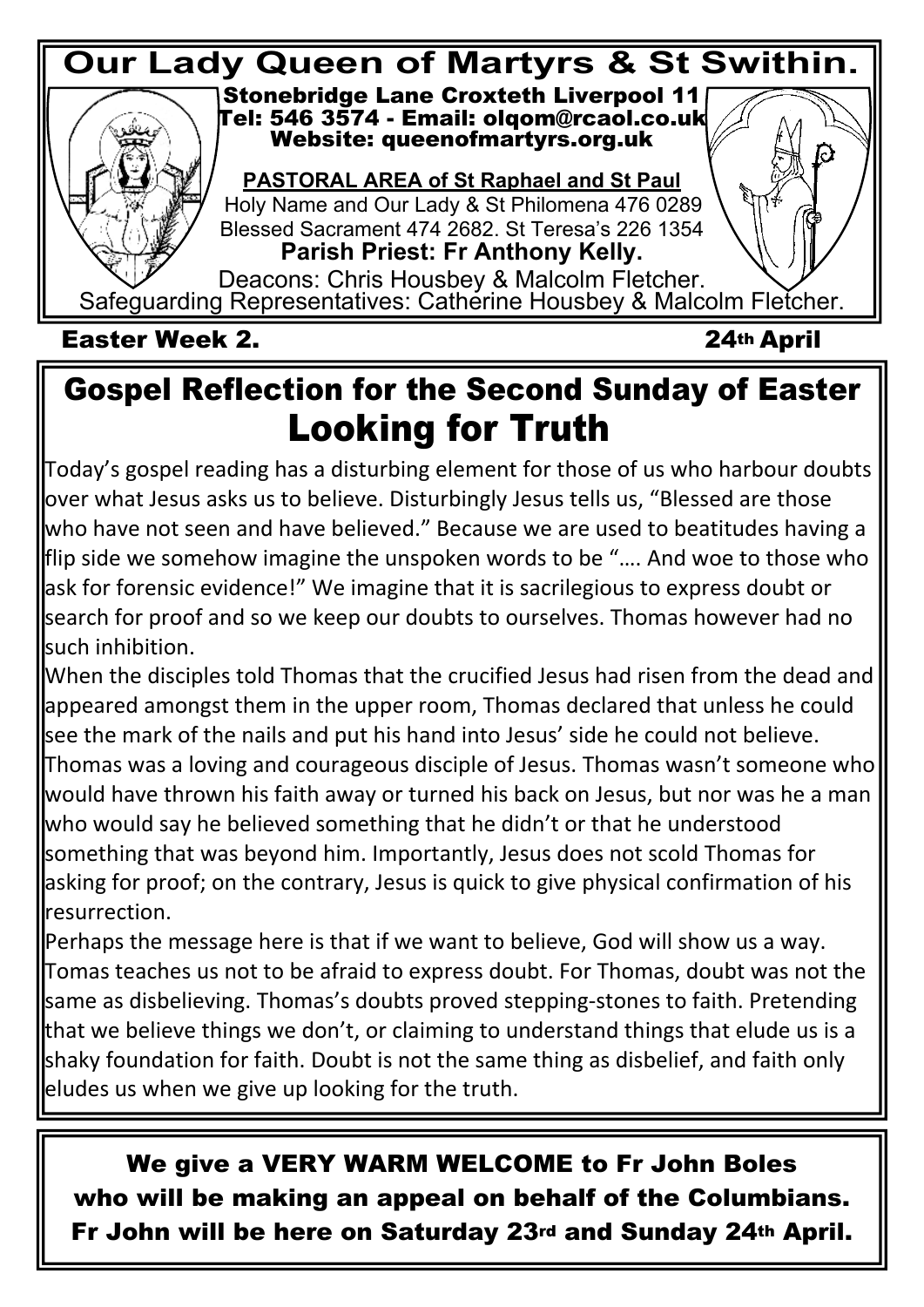#### **St. Fidelis of Sigmaringen**



Fidelis of Sigmaringen, O.F.M. Cap. (1577 - 1622) was a Capuchin friar who was involved in the catholic Counter-Reformation, and was martyred by his opponents at Seewis im Prättigau, now part of Switzerland. Fidelis was canonized in 1746. **His feast day is on April 24.**

From Grüsch he went to preach at Seewis, where, with great energy, he exhorted the Catholics to constancy in the faith. After a Calvinist had discharged his musket at him in the Church, the Catholics entreated him to leave the place. He answered that death was his gain and his joy, and that he was ready to lay down his life in God's cause. On his road back to Grüsch, he met twenty Calvinist soldiers with a minister at their head. They called him a false prophet, and urged him to embrace their sect. He answered: "I am sent to you to confute, not to embrace your heresy.

The Catholic religion is the faith of all ages, I fear not death." One of them beat him down to the ground by a stroke on the head with his backsword. Fidelis rose again on his knees, and stretching forth his arms in the form of a cross, said with a feeble voice "Pardon my enemies, O Lord: blinded by passion they know not what they do. Lord Jesus, have mercy on me. Mary, Mother of God, succor me!." Another sword stroke clove his skull, and he fell to the ground and lay in a pool of his own blood. The soldiers, not content with this, added many stab wounds to his body with their long knives, and hacked-off his left leg, as they said, to punish him for his many journeys into those parts to preach to them.

It is said that a Catholic woman lay concealed near the place of Fidelis' martyrdom as the saint was slain. After the soldiers had left, she came out to assess the incident and found the martyr's eyes open, fixed on the heavens. He was buried by Catholics the next day.



## **Apostle Saint Mark was one of Christ's 70 disciples, one of the four evangelists and the traditional author of the second Gospel, The Book of Mark.**

One of Christ's 70 disciples and the four evangelists, Saint Mark was born in Cyrene, Libya. He travelled with Saint Barnabas and Saint Paul on many religious missions, during which he founded the Church of Alexandria. Mark also held a close relationship with St. Peter, who referred to Mark has 'his son' in his letter addressed to a number of churches in Asia Minor (1 Peter 5:13). St. Mark is the patron saint of Venice. His feast day is celebrated on April 25. **He died circa April 25, 68 A.D.** in Alexandria, Egypt. In the 9th century, his relics were relocated to Venice.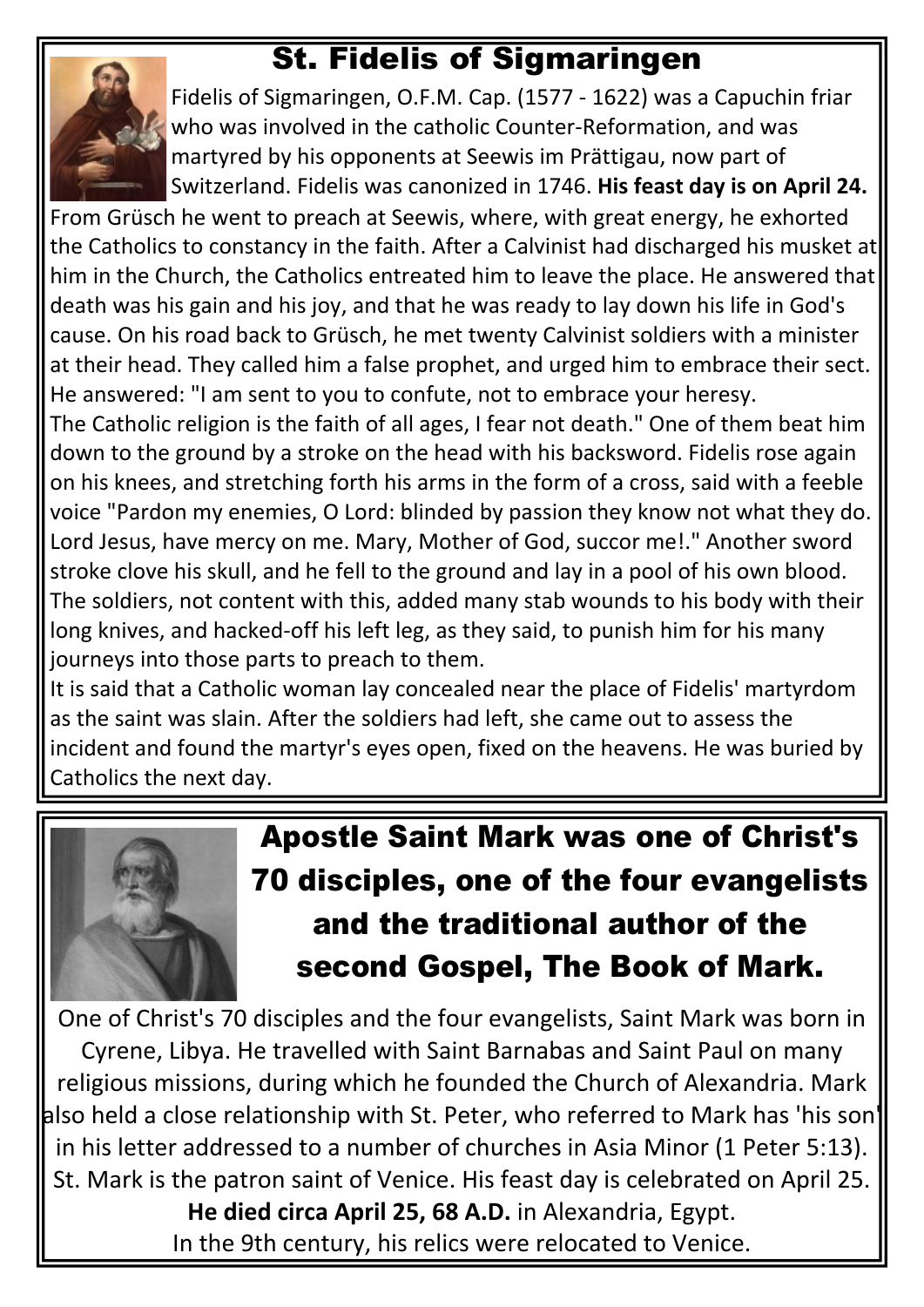#### **St George born to a Gerontios and Polychronia a Roman officer and a Greek native of Lydda. Both were Christians from noble families of the Anici and George, Georgios in the original Greek, was raised to follow their faith.**



When George was old enough, he was welcomed into Diocletian's army. By his late 20's, George became a Tribunus and served as an imperial guard for the Emperor at Nicomedia. Diocletian, who hated Christians, announced that every Christian the army passed would be arrested and every other soldier should offer a sacrifice to the Roman gods. George refused to abide by the order and told Diocletian, who was angry but greatly valued his friendship with George's father.

When George announced his beliefs before his peers, Diocletian was unable to keep the news to himself.

To save George, Diocletian attempted to convert him to believe in the Roman gods, offered him land, money and slaves in exchange for offering a sacrifice to the Roman gods, and made several other offers that George refused. Finally, after exhausting all other options, Diocletian ordered George's execution. In preparation for his death, George gave his money to the poor and was sent for several torture sessions. He was lacerated on a wheel of swords and required resuscitation three times, but still George did not turn from God.

**On April 23, 303 A.D**., George was decapitated before Nicomedia's outer wall. His body was sent to Lydda for burial, and other Christians went to honour George as a martyr. There are several stories about George fighting dragons, a dragon or crocodile made its nest at a spring that provided water to Silene, believed to be modern-day Cyrene in Libya. The people were unable to collect water and so attempted to remove the dragon from its nest on several occasions. To no avail. They decided that a maiden would be just as effective as sending a sheep. The townspeople chose the victim by drawing straws. This continued until one day the princess' straw was drawn. The monarch begged for her to be spared but the people would not have it. She was offered to the dragon, but before she could be devoured, George appeared. He faced the dragon, protected himself with the sign of the Cross, and slayed the dragon. After saving the town, the citizens abandoned their paganism and were all converted to Christianity.

# **Divine Mercy Sunday**

Today is Divine Mercy Sunday.

On this day we are reminded that there is no sin so great that God cannot forgive. We may have put our own weaknesses to the back of our minds, but today is an invitation to put all our troubles before God.